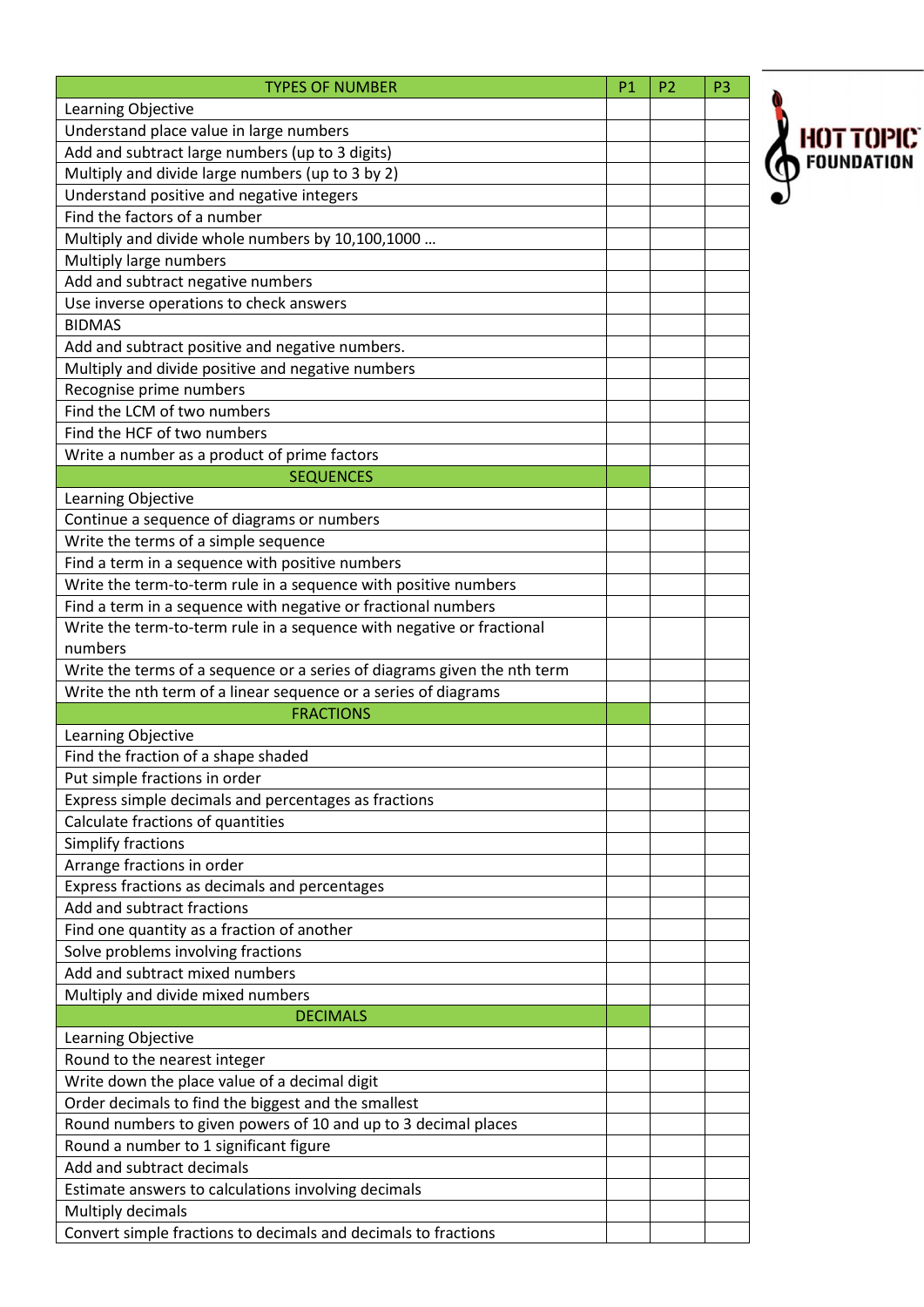| Divide a number by a decimal                                              |  |                                |
|---------------------------------------------------------------------------|--|--------------------------------|
| Recognise that recurring decimals are exact fractions and that some exact |  |                                |
| fractions are recurring decimals                                          |  |                                |
| <b>WORKING WITH SYMBOLS</b>                                               |  | <b>HOT TOPIC</b><br>FOUNDATION |
| Learning Objective                                                        |  |                                |
| Simplify an expression                                                    |  |                                |
| Work out the value of an expression using substitution                    |  |                                |
| Simplify a harder expression                                              |  |                                |
| Work out the value of an expression using negative numbers                |  |                                |
| <b>Expand simple brackets</b>                                             |  |                                |
| Factorise a simple expression                                             |  |                                |
| Expand and simplify an expression                                         |  |                                |
| <b>COORDINATES</b>                                                        |  |                                |
| Learning Objective                                                        |  |                                |
| Use coordinates in the first quadrant                                     |  |                                |
| Use coordinates in all four quadrants                                     |  |                                |
| Draw lines such as X=3 and Y=X                                            |  |                                |
| Find the coordinates of the midpoint of a line or segment                 |  |                                |
| <b>EQUATIONS AND INEQUALITIES</b>                                         |  |                                |
| Learning Objective                                                        |  |                                |
| Solve a simple linear equation                                            |  |                                |
| Solve an equation involving fractions                                     |  |                                |
| Solve more complicated equations                                          |  |                                |
| Represent and interpret inequalities on a number line                     |  |                                |
| Solve a harder equation                                                   |  |                                |
| Solve an inequality                                                       |  |                                |
| Find the integer solutions of an inequality                               |  |                                |
|                                                                           |  |                                |
| <b>PERCENTAGES</b>                                                        |  |                                |
| Learning Objective                                                        |  |                                |
| Understand that % means parts of 100                                      |  |                                |
| Change a % to a fraction or decimal                                       |  |                                |
| Compare fractions, decimals and %                                         |  |                                |
| Work out a percentage of a given quantity                                 |  |                                |
| Increase or decrease by a given %                                         |  |                                |
| Express one quantity as a % of another                                    |  |                                |
| Work out a % increase or decrease                                         |  |                                |
| <b>GRAPHS OF LINEAR FUNCTIONS</b>                                         |  |                                |
| Learning Objective                                                        |  |                                |
| Produce a table of values for a linear equation and draw the graph        |  |                                |
| Solve problems such as where two linear lines cross                       |  |                                |
| Find the gradient of straight line graphs                                 |  |                                |
| <b>FORMULAE</b>                                                           |  |                                |
| Learning Objective                                                        |  |                                |
| Use a formula in words                                                    |  |                                |
| Substitute positive numbers into a simple formula                         |  |                                |
| Derive simple expressions                                                 |  |                                |
| Use simple letter formulae                                                |  |                                |
| Substitute negative numbers in to simple formulae                         |  |                                |
| Derive expressions and formulae                                           |  |                                |
| Substitute into more complicated formulae                                 |  |                                |
| Derive more complex expressions and formulae                              |  |                                |
| Distinguish between an expression, equation and formula                   |  |                                |
| Rearrange linear formulae<br><b>RATIO AND PROPORTION</b>                  |  |                                |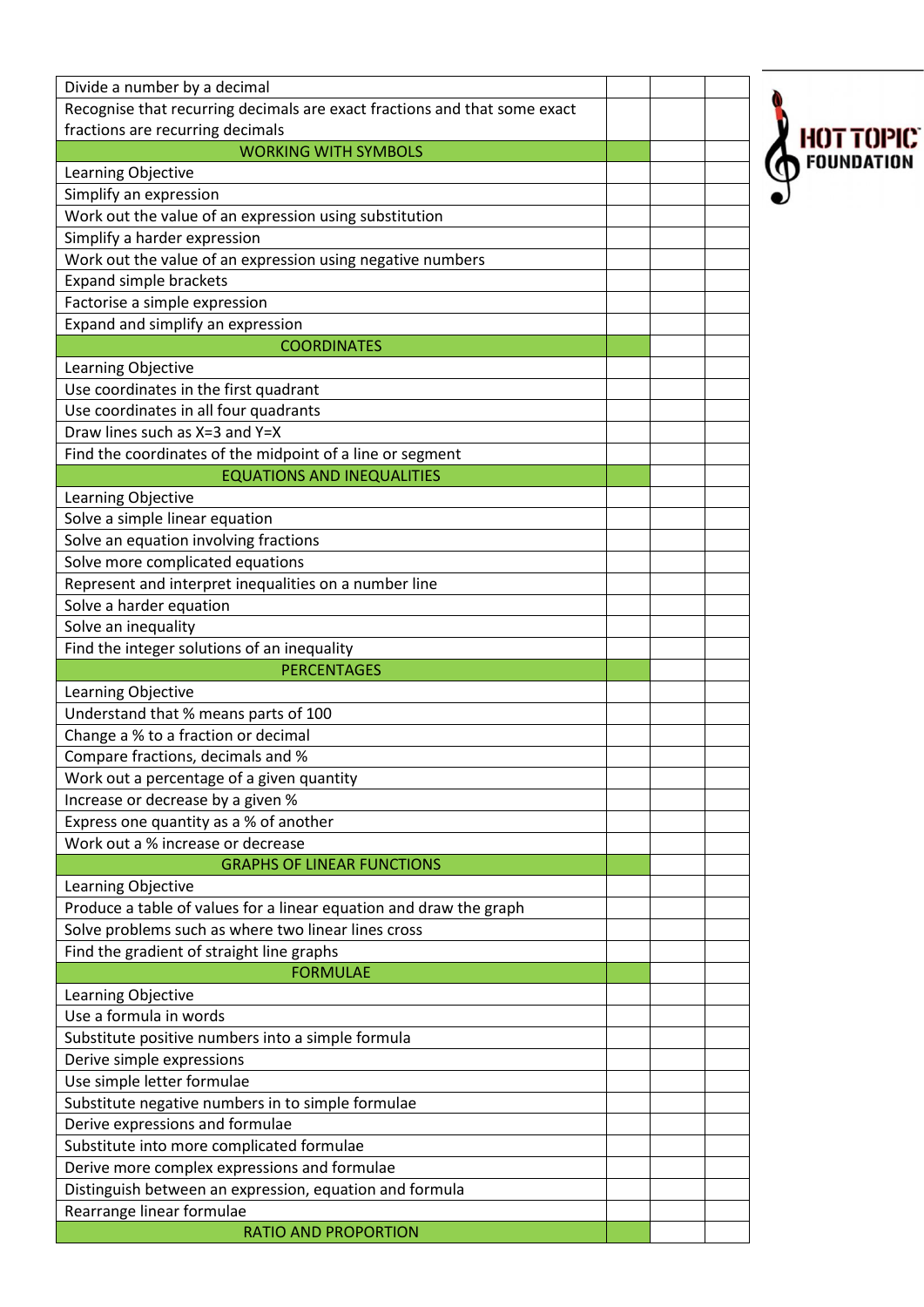| Use ratio notation including reducing to simplest form<br>Divide a quantity in a given ratio<br>HOT TOPIC<br>Solve simple ratio and proportion problems<br>Solve more complex ratio and proportion problems<br>Solve R&P problems using unitary method<br><b>REAL LIFE GRAPHS</b><br>Learning Objective<br>Plot points on conversion graphs<br>Read values from conversion graphs<br>Read a negative value from a conversion graph<br>Interpret horizontal lines on a distance/time graph<br>Carry out simple interpretation of graphs<br>More advanced interpretation of graphs<br>Construct linear functions from real-life situations and plot them<br>Find the average speed from a distance/time graph in minutes<br><b>COLLECTING DATA</b><br>Learning Objective<br>Design and use tally charts for discrete and grouped data<br>Understand and name different types of data<br>Design and use data collection sheets, surveys and questionnaires<br>Design and use two way tables for discrete and grouped data<br>Understand and name other types of data collection methods<br>Identify possible sources of bias<br>Understand the data handling cycle<br>Understand that increasing sample size generally leads to better estimates<br><b>STATISTICAL MEASURES</b><br>Learning Objective<br>Find the mode for a set of numbers<br>Find the median for an odd set of numbers<br>Work out the range<br>Calculate the mean<br>Find the median for an even set of numbers<br>Calculate the 'fx' column for a frequency distribution<br>Compare the mean and range of two distributions<br>Calculate the mean for a frequency distribution<br>Find the modal class for grouped data<br>Find the mean for grouped data<br>Find the median class for grouped data<br><b>REPRESENTING DATA</b><br>Learning Objective |
|------------------------------------------------------------------------------------------------------------------------------------------------------------------------------------------------------------------------------------------------------------------------------------------------------------------------------------------------------------------------------------------------------------------------------------------------------------------------------------------------------------------------------------------------------------------------------------------------------------------------------------------------------------------------------------------------------------------------------------------------------------------------------------------------------------------------------------------------------------------------------------------------------------------------------------------------------------------------------------------------------------------------------------------------------------------------------------------------------------------------------------------------------------------------------------------------------------------------------------------------------------------------------------------------------------------------------------------------------------------------------------------------------------------------------------------------------------------------------------------------------------------------------------------------------------------------------------------------------------------------------------------------------------------------------------------------------------------------------------------------------------------------------------------------------------------------|
|                                                                                                                                                                                                                                                                                                                                                                                                                                                                                                                                                                                                                                                                                                                                                                                                                                                                                                                                                                                                                                                                                                                                                                                                                                                                                                                                                                                                                                                                                                                                                                                                                                                                                                                                                                                                                        |
|                                                                                                                                                                                                                                                                                                                                                                                                                                                                                                                                                                                                                                                                                                                                                                                                                                                                                                                                                                                                                                                                                                                                                                                                                                                                                                                                                                                                                                                                                                                                                                                                                                                                                                                                                                                                                        |
|                                                                                                                                                                                                                                                                                                                                                                                                                                                                                                                                                                                                                                                                                                                                                                                                                                                                                                                                                                                                                                                                                                                                                                                                                                                                                                                                                                                                                                                                                                                                                                                                                                                                                                                                                                                                                        |
|                                                                                                                                                                                                                                                                                                                                                                                                                                                                                                                                                                                                                                                                                                                                                                                                                                                                                                                                                                                                                                                                                                                                                                                                                                                                                                                                                                                                                                                                                                                                                                                                                                                                                                                                                                                                                        |
|                                                                                                                                                                                                                                                                                                                                                                                                                                                                                                                                                                                                                                                                                                                                                                                                                                                                                                                                                                                                                                                                                                                                                                                                                                                                                                                                                                                                                                                                                                                                                                                                                                                                                                                                                                                                                        |
|                                                                                                                                                                                                                                                                                                                                                                                                                                                                                                                                                                                                                                                                                                                                                                                                                                                                                                                                                                                                                                                                                                                                                                                                                                                                                                                                                                                                                                                                                                                                                                                                                                                                                                                                                                                                                        |
|                                                                                                                                                                                                                                                                                                                                                                                                                                                                                                                                                                                                                                                                                                                                                                                                                                                                                                                                                                                                                                                                                                                                                                                                                                                                                                                                                                                                                                                                                                                                                                                                                                                                                                                                                                                                                        |
|                                                                                                                                                                                                                                                                                                                                                                                                                                                                                                                                                                                                                                                                                                                                                                                                                                                                                                                                                                                                                                                                                                                                                                                                                                                                                                                                                                                                                                                                                                                                                                                                                                                                                                                                                                                                                        |
|                                                                                                                                                                                                                                                                                                                                                                                                                                                                                                                                                                                                                                                                                                                                                                                                                                                                                                                                                                                                                                                                                                                                                                                                                                                                                                                                                                                                                                                                                                                                                                                                                                                                                                                                                                                                                        |
|                                                                                                                                                                                                                                                                                                                                                                                                                                                                                                                                                                                                                                                                                                                                                                                                                                                                                                                                                                                                                                                                                                                                                                                                                                                                                                                                                                                                                                                                                                                                                                                                                                                                                                                                                                                                                        |
|                                                                                                                                                                                                                                                                                                                                                                                                                                                                                                                                                                                                                                                                                                                                                                                                                                                                                                                                                                                                                                                                                                                                                                                                                                                                                                                                                                                                                                                                                                                                                                                                                                                                                                                                                                                                                        |
|                                                                                                                                                                                                                                                                                                                                                                                                                                                                                                                                                                                                                                                                                                                                                                                                                                                                                                                                                                                                                                                                                                                                                                                                                                                                                                                                                                                                                                                                                                                                                                                                                                                                                                                                                                                                                        |
|                                                                                                                                                                                                                                                                                                                                                                                                                                                                                                                                                                                                                                                                                                                                                                                                                                                                                                                                                                                                                                                                                                                                                                                                                                                                                                                                                                                                                                                                                                                                                                                                                                                                                                                                                                                                                        |
|                                                                                                                                                                                                                                                                                                                                                                                                                                                                                                                                                                                                                                                                                                                                                                                                                                                                                                                                                                                                                                                                                                                                                                                                                                                                                                                                                                                                                                                                                                                                                                                                                                                                                                                                                                                                                        |
|                                                                                                                                                                                                                                                                                                                                                                                                                                                                                                                                                                                                                                                                                                                                                                                                                                                                                                                                                                                                                                                                                                                                                                                                                                                                                                                                                                                                                                                                                                                                                                                                                                                                                                                                                                                                                        |
|                                                                                                                                                                                                                                                                                                                                                                                                                                                                                                                                                                                                                                                                                                                                                                                                                                                                                                                                                                                                                                                                                                                                                                                                                                                                                                                                                                                                                                                                                                                                                                                                                                                                                                                                                                                                                        |
|                                                                                                                                                                                                                                                                                                                                                                                                                                                                                                                                                                                                                                                                                                                                                                                                                                                                                                                                                                                                                                                                                                                                                                                                                                                                                                                                                                                                                                                                                                                                                                                                                                                                                                                                                                                                                        |
|                                                                                                                                                                                                                                                                                                                                                                                                                                                                                                                                                                                                                                                                                                                                                                                                                                                                                                                                                                                                                                                                                                                                                                                                                                                                                                                                                                                                                                                                                                                                                                                                                                                                                                                                                                                                                        |
|                                                                                                                                                                                                                                                                                                                                                                                                                                                                                                                                                                                                                                                                                                                                                                                                                                                                                                                                                                                                                                                                                                                                                                                                                                                                                                                                                                                                                                                                                                                                                                                                                                                                                                                                                                                                                        |
|                                                                                                                                                                                                                                                                                                                                                                                                                                                                                                                                                                                                                                                                                                                                                                                                                                                                                                                                                                                                                                                                                                                                                                                                                                                                                                                                                                                                                                                                                                                                                                                                                                                                                                                                                                                                                        |
|                                                                                                                                                                                                                                                                                                                                                                                                                                                                                                                                                                                                                                                                                                                                                                                                                                                                                                                                                                                                                                                                                                                                                                                                                                                                                                                                                                                                                                                                                                                                                                                                                                                                                                                                                                                                                        |
|                                                                                                                                                                                                                                                                                                                                                                                                                                                                                                                                                                                                                                                                                                                                                                                                                                                                                                                                                                                                                                                                                                                                                                                                                                                                                                                                                                                                                                                                                                                                                                                                                                                                                                                                                                                                                        |
|                                                                                                                                                                                                                                                                                                                                                                                                                                                                                                                                                                                                                                                                                                                                                                                                                                                                                                                                                                                                                                                                                                                                                                                                                                                                                                                                                                                                                                                                                                                                                                                                                                                                                                                                                                                                                        |
|                                                                                                                                                                                                                                                                                                                                                                                                                                                                                                                                                                                                                                                                                                                                                                                                                                                                                                                                                                                                                                                                                                                                                                                                                                                                                                                                                                                                                                                                                                                                                                                                                                                                                                                                                                                                                        |
|                                                                                                                                                                                                                                                                                                                                                                                                                                                                                                                                                                                                                                                                                                                                                                                                                                                                                                                                                                                                                                                                                                                                                                                                                                                                                                                                                                                                                                                                                                                                                                                                                                                                                                                                                                                                                        |
|                                                                                                                                                                                                                                                                                                                                                                                                                                                                                                                                                                                                                                                                                                                                                                                                                                                                                                                                                                                                                                                                                                                                                                                                                                                                                                                                                                                                                                                                                                                                                                                                                                                                                                                                                                                                                        |
|                                                                                                                                                                                                                                                                                                                                                                                                                                                                                                                                                                                                                                                                                                                                                                                                                                                                                                                                                                                                                                                                                                                                                                                                                                                                                                                                                                                                                                                                                                                                                                                                                                                                                                                                                                                                                        |
|                                                                                                                                                                                                                                                                                                                                                                                                                                                                                                                                                                                                                                                                                                                                                                                                                                                                                                                                                                                                                                                                                                                                                                                                                                                                                                                                                                                                                                                                                                                                                                                                                                                                                                                                                                                                                        |
|                                                                                                                                                                                                                                                                                                                                                                                                                                                                                                                                                                                                                                                                                                                                                                                                                                                                                                                                                                                                                                                                                                                                                                                                                                                                                                                                                                                                                                                                                                                                                                                                                                                                                                                                                                                                                        |
|                                                                                                                                                                                                                                                                                                                                                                                                                                                                                                                                                                                                                                                                                                                                                                                                                                                                                                                                                                                                                                                                                                                                                                                                                                                                                                                                                                                                                                                                                                                                                                                                                                                                                                                                                                                                                        |
|                                                                                                                                                                                                                                                                                                                                                                                                                                                                                                                                                                                                                                                                                                                                                                                                                                                                                                                                                                                                                                                                                                                                                                                                                                                                                                                                                                                                                                                                                                                                                                                                                                                                                                                                                                                                                        |
|                                                                                                                                                                                                                                                                                                                                                                                                                                                                                                                                                                                                                                                                                                                                                                                                                                                                                                                                                                                                                                                                                                                                                                                                                                                                                                                                                                                                                                                                                                                                                                                                                                                                                                                                                                                                                        |
|                                                                                                                                                                                                                                                                                                                                                                                                                                                                                                                                                                                                                                                                                                                                                                                                                                                                                                                                                                                                                                                                                                                                                                                                                                                                                                                                                                                                                                                                                                                                                                                                                                                                                                                                                                                                                        |
|                                                                                                                                                                                                                                                                                                                                                                                                                                                                                                                                                                                                                                                                                                                                                                                                                                                                                                                                                                                                                                                                                                                                                                                                                                                                                                                                                                                                                                                                                                                                                                                                                                                                                                                                                                                                                        |
|                                                                                                                                                                                                                                                                                                                                                                                                                                                                                                                                                                                                                                                                                                                                                                                                                                                                                                                                                                                                                                                                                                                                                                                                                                                                                                                                                                                                                                                                                                                                                                                                                                                                                                                                                                                                                        |
|                                                                                                                                                                                                                                                                                                                                                                                                                                                                                                                                                                                                                                                                                                                                                                                                                                                                                                                                                                                                                                                                                                                                                                                                                                                                                                                                                                                                                                                                                                                                                                                                                                                                                                                                                                                                                        |
|                                                                                                                                                                                                                                                                                                                                                                                                                                                                                                                                                                                                                                                                                                                                                                                                                                                                                                                                                                                                                                                                                                                                                                                                                                                                                                                                                                                                                                                                                                                                                                                                                                                                                                                                                                                                                        |
|                                                                                                                                                                                                                                                                                                                                                                                                                                                                                                                                                                                                                                                                                                                                                                                                                                                                                                                                                                                                                                                                                                                                                                                                                                                                                                                                                                                                                                                                                                                                                                                                                                                                                                                                                                                                                        |
|                                                                                                                                                                                                                                                                                                                                                                                                                                                                                                                                                                                                                                                                                                                                                                                                                                                                                                                                                                                                                                                                                                                                                                                                                                                                                                                                                                                                                                                                                                                                                                                                                                                                                                                                                                                                                        |
|                                                                                                                                                                                                                                                                                                                                                                                                                                                                                                                                                                                                                                                                                                                                                                                                                                                                                                                                                                                                                                                                                                                                                                                                                                                                                                                                                                                                                                                                                                                                                                                                                                                                                                                                                                                                                        |
| Construct and interpret a pictogram                                                                                                                                                                                                                                                                                                                                                                                                                                                                                                                                                                                                                                                                                                                                                                                                                                                                                                                                                                                                                                                                                                                                                                                                                                                                                                                                                                                                                                                                                                                                                                                                                                                                                                                                                                                    |
| Construct and interpret a bar chart                                                                                                                                                                                                                                                                                                                                                                                                                                                                                                                                                                                                                                                                                                                                                                                                                                                                                                                                                                                                                                                                                                                                                                                                                                                                                                                                                                                                                                                                                                                                                                                                                                                                                                                                                                                    |
| Construct and interpret a dual bar chart                                                                                                                                                                                                                                                                                                                                                                                                                                                                                                                                                                                                                                                                                                                                                                                                                                                                                                                                                                                                                                                                                                                                                                                                                                                                                                                                                                                                                                                                                                                                                                                                                                                                                                                                                                               |
| Interpret a pie chart                                                                                                                                                                                                                                                                                                                                                                                                                                                                                                                                                                                                                                                                                                                                                                                                                                                                                                                                                                                                                                                                                                                                                                                                                                                                                                                                                                                                                                                                                                                                                                                                                                                                                                                                                                                                  |
| Construct a pie chart                                                                                                                                                                                                                                                                                                                                                                                                                                                                                                                                                                                                                                                                                                                                                                                                                                                                                                                                                                                                                                                                                                                                                                                                                                                                                                                                                                                                                                                                                                                                                                                                                                                                                                                                                                                                  |
| Interpret a stem and leaf diagram                                                                                                                                                                                                                                                                                                                                                                                                                                                                                                                                                                                                                                                                                                                                                                                                                                                                                                                                                                                                                                                                                                                                                                                                                                                                                                                                                                                                                                                                                                                                                                                                                                                                                                                                                                                      |
| Construct an ordered stem and leaf diagram                                                                                                                                                                                                                                                                                                                                                                                                                                                                                                                                                                                                                                                                                                                                                                                                                                                                                                                                                                                                                                                                                                                                                                                                                                                                                                                                                                                                                                                                                                                                                                                                                                                                                                                                                                             |
|                                                                                                                                                                                                                                                                                                                                                                                                                                                                                                                                                                                                                                                                                                                                                                                                                                                                                                                                                                                                                                                                                                                                                                                                                                                                                                                                                                                                                                                                                                                                                                                                                                                                                                                                                                                                                        |
| Construct a histogram for data with equal class intervals                                                                                                                                                                                                                                                                                                                                                                                                                                                                                                                                                                                                                                                                                                                                                                                                                                                                                                                                                                                                                                                                                                                                                                                                                                                                                                                                                                                                                                                                                                                                                                                                                                                                                                                                                              |
| Interpret a line graph                                                                                                                                                                                                                                                                                                                                                                                                                                                                                                                                                                                                                                                                                                                                                                                                                                                                                                                                                                                                                                                                                                                                                                                                                                                                                                                                                                                                                                                                                                                                                                                                                                                                                                                                                                                                 |
| Construct a frequency polygon                                                                                                                                                                                                                                                                                                                                                                                                                                                                                                                                                                                                                                                                                                                                                                                                                                                                                                                                                                                                                                                                                                                                                                                                                                                                                                                                                                                                                                                                                                                                                                                                                                                                                                                                                                                          |
| <b>SCATTER GRAPHS</b>                                                                                                                                                                                                                                                                                                                                                                                                                                                                                                                                                                                                                                                                                                                                                                                                                                                                                                                                                                                                                                                                                                                                                                                                                                                                                                                                                                                                                                                                                                                                                                                                                                                                                                                                                                                                  |
| Learning Objective                                                                                                                                                                                                                                                                                                                                                                                                                                                                                                                                                                                                                                                                                                                                                                                                                                                                                                                                                                                                                                                                                                                                                                                                                                                                                                                                                                                                                                                                                                                                                                                                                                                                                                                                                                                                     |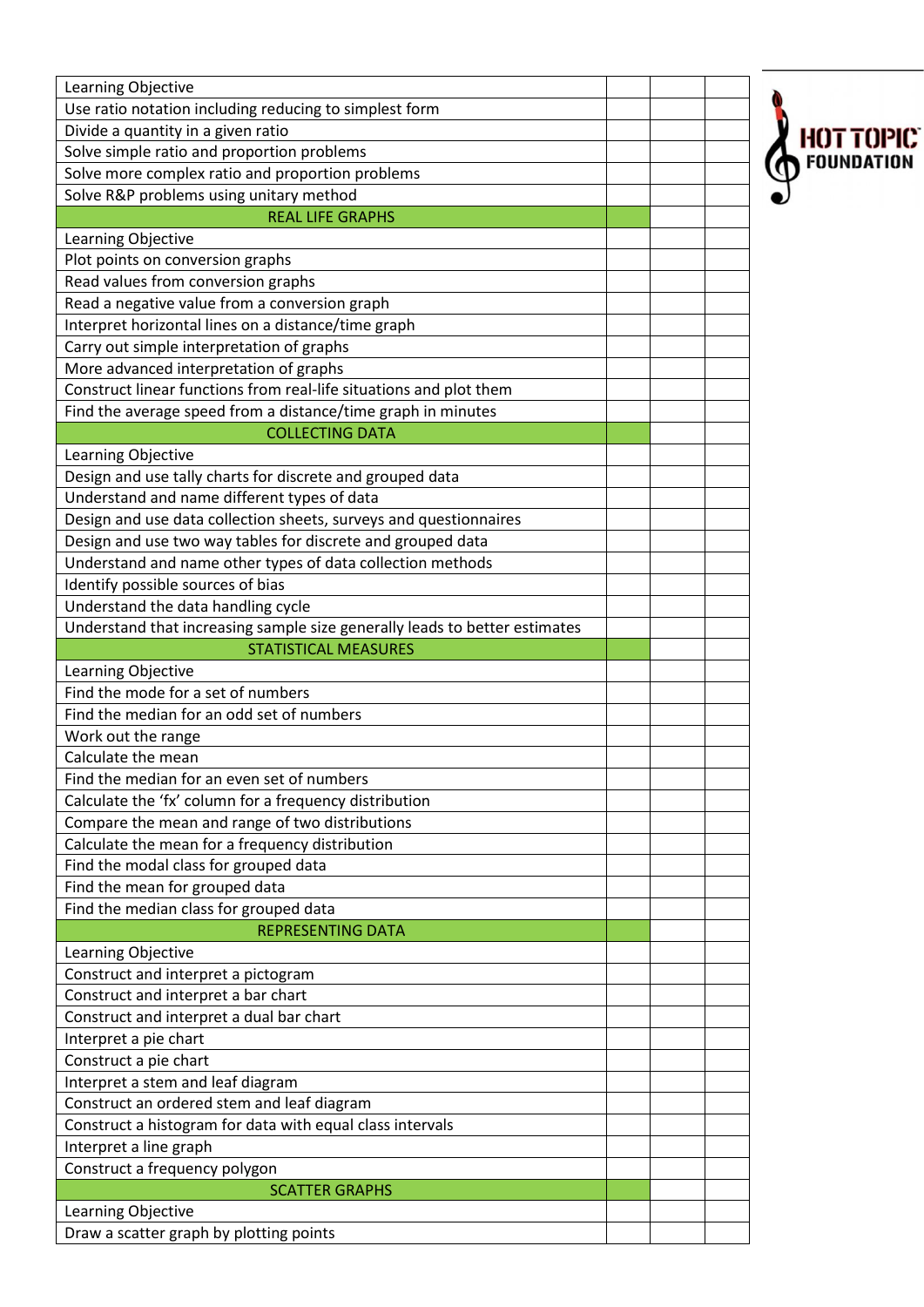| Interpret the scatter graph                                                    |           |
|--------------------------------------------------------------------------------|-----------|
| Draw a line of best fit on the scatter graph                                   |           |
| Interpret the line of best fit                                                 | HOT TOPIC |
| Identify the type and strength of the correlation                              |           |
| <b>PROBABILITY</b>                                                             |           |
| Learning Objective                                                             |           |
| Understand and use the vocabulary of probability                               |           |
| Understand and use a probability scale                                         |           |
| Express a probability as a fraction                                            |           |
| Display outcomes systematically                                                |           |
| Experimental vs theoretical probability                                        |           |
| Use a two way table to find a probability                                      |           |
| Understand mutually exclusive events                                           |           |
| Identify all mutually exclusive events and show equal to 1                     |           |
| Use probability to estimate outcomes for a population                          |           |
| Understand and use relative frequency                                          |           |
| <b>ANGLES</b>                                                                  |           |
| Learning Objective                                                             |           |
| Recognise acute, obtuse and right angles                                       |           |
| Understand perpendicular and parallel                                          |           |
| Identify scalene, isosceles, equilateral and right angle triangles             |           |
| Recognise reflex angles                                                        |           |
| Estimate angles and measure them accurately                                    |           |
| Use properties of angles at a point and on a straight line                     |           |
| Use angle properties of triangles including sum to 180                         |           |
| Show that the exterior angle of a triangle is equal to the sum of the interior |           |
| oppo angles                                                                    |           |
| Recognise corresponding, alternate and interior angles in parallel lines       |           |
| Understand and use three figure bearings                                       |           |
| PERIMETER AND AREA                                                             |           |
| Learning Objective                                                             |           |
| Find the perimeter of a shape by counting squares                              |           |
| Find the area of a shape by counting squares                                   |           |
| Estimate the area of an irregular shape by counting squares and parts          |           |
| Name the parts of a circle                                                     |           |
| Work out the perimeter and area of a simple rectangle                          |           |
| Work out the perimeter and area of a harder rectangle                          |           |
| Find the area of a triangle and parallelogram                                  |           |
| Find the area and perimeter of compound shapes                                 |           |
| Calculate the circumference and area of a circle                               |           |
| Work out the perimeter and area of a semi circle                               |           |
| <b>PROPERTIES OF POLYGONS</b>                                                  |           |
|                                                                                |           |
| Learning Objective                                                             |           |
| Recognise and name shapes                                                      |           |
| Calculate interior and exterior angles of quadrilaterals                       |           |
| Classify a quadrilateral using geometric properties                            |           |
| Calculate exterior and interior angles of a regular polygon                    |           |
| REFLECTION, ROTATION AND TRANSLATION                                           |           |
| Learning Objective                                                             |           |
| Draw a line of symmetry on a 2D shape                                          |           |
| Draw the reflection of a shape in a mirror line                                |           |
| Draw all the lines of symmetry on a 2D shape                                   |           |
| Give the order of rotational symmetry of a 2D shape                            |           |
| Name, draw or complete 2D shapes from information about symmetry               |           |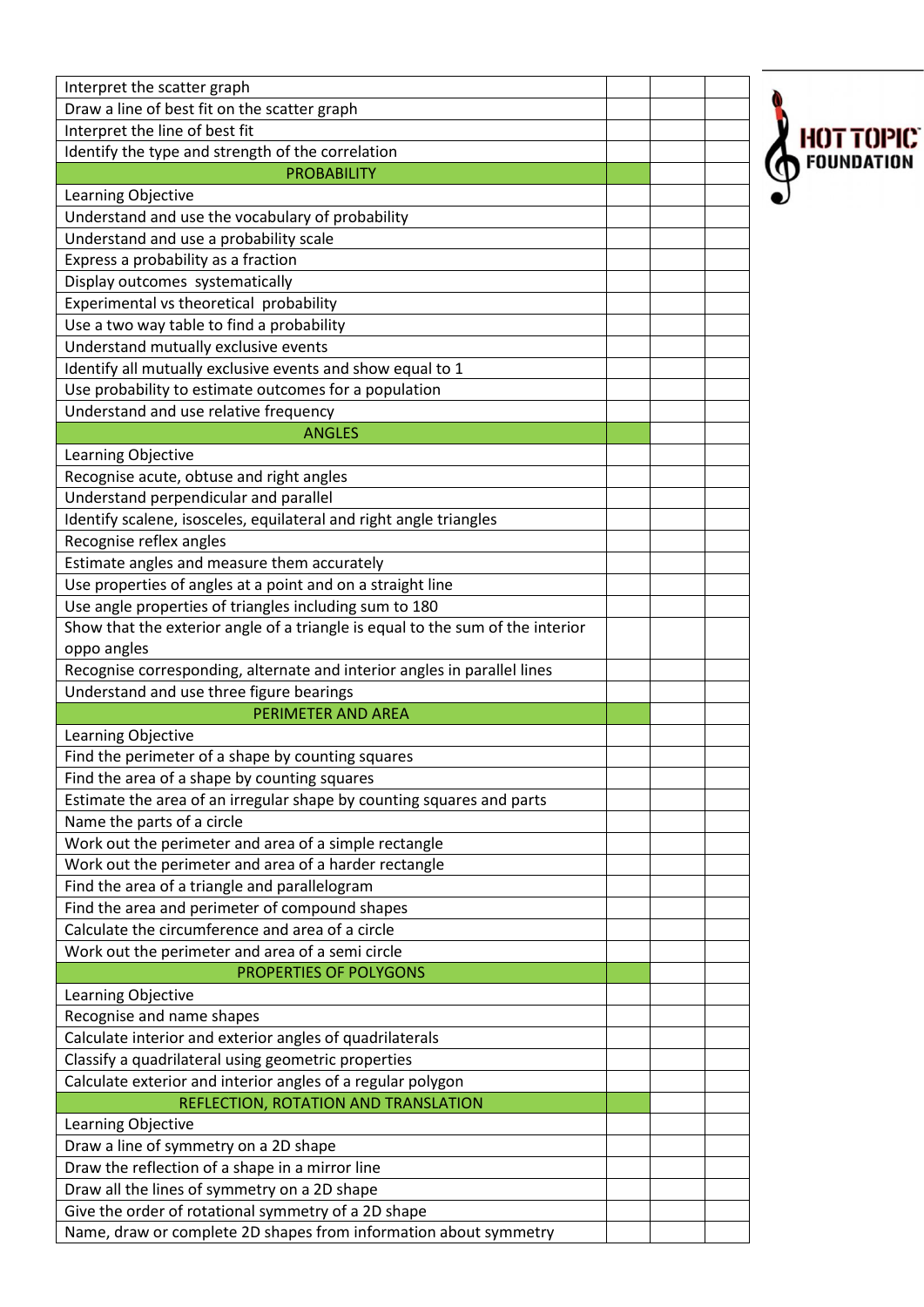| Reflect shapes in the axes of a graph                                            |  |                  |
|----------------------------------------------------------------------------------|--|------------------|
| Reflect shapes in lines parallel to the axes                                     |  |                  |
| Rotate shapes about the origin                                                   |  |                  |
| Describe fully reflections in a line and rotations about the origin              |  | <b>HOT TOPIC</b> |
| Translate a shape using a description (up, down, left, right)                    |  |                  |
| Reflect shapes in lines $x=y$ , $x=y$                                            |  |                  |
| Rotate shapes about any point                                                    |  |                  |
| Describe fully any reflections in lines parallel to axes and rotations about any |  |                  |
| point                                                                            |  |                  |
| Find the centre of a rotation and describe it fully                              |  |                  |
| Translate a shape by a vector                                                    |  |                  |
| <b>AREA AND VOLUME</b>                                                           |  |                  |
| Learning Objective                                                               |  |                  |
| Find the volume of a shape by counting cubes                                     |  |                  |
| Find the volume of a cuboid                                                      |  |                  |
| Convert between square units                                                     |  |                  |
| Convert between cube units                                                       |  |                  |
| Find the volume of prisms including cylinders                                    |  |                  |
| Find the surface area of prisms                                                  |  |                  |
| <b>MEASURES</b>                                                                  |  |                  |
| Learning Objective                                                               |  |                  |
| Decide on the most appropriate unit of measurement                               |  |                  |
| Convert between metric units                                                     |  |                  |
| Measure the length of a line                                                     |  |                  |
| Convert between metric and imperial                                              |  |                  |
| Measure and scale a line                                                         |  |                  |
|                                                                                  |  |                  |
| Make sensible estimates of lengths                                               |  |                  |
| Convert between metric and imperial units e.g. speed                             |  |                  |
| Calculate average speeds                                                         |  |                  |
| Use compound measures                                                            |  |                  |
| Recognise that rounding can cause units to be out up to 0.5 units                |  |                  |
| <b>TRIAL AND IMPROVEMENT</b>                                                     |  |                  |
| Learning Objective                                                               |  |                  |
| Solve equations using systematic trial and improvement                           |  |                  |
| <b>ENLARGEMENTS</b>                                                              |  |                  |
| Learning Objective                                                               |  |                  |
| State the scale factor of an enlargement                                         |  |                  |
| Enlarge a shape by a positive scale                                              |  |                  |
| Find the measurements of an enlarged shape                                       |  |                  |
| Enlarge a shape by a positive amount from a given centre                         |  |                  |
| Find the ratio of corresponding sides in similar shapes, scale factor            |  |                  |
| Using ratios in similar shapes to find missing sides                             |  |                  |
| <b>CONSTRUCTION</b>                                                              |  |                  |
| Learning Objective                                                               |  |                  |
| Select congruent shapes                                                          |  |                  |
| Measure a line accurately                                                        |  |                  |
| Use simple scale drawings                                                        |  |                  |
| Measure and draw an angle to the nearest degree                                  |  |                  |
| Understand congruence and similarity                                             |  |                  |
| Use scales e.g on maps                                                           |  |                  |
| Draw scale drawings                                                              |  |                  |
| Draw a triangle - sss, sas, aas                                                  |  |                  |
| Draw a quadrilateral                                                             |  |                  |
| Understand ssa may not give a unique triangle                                    |  |                  |